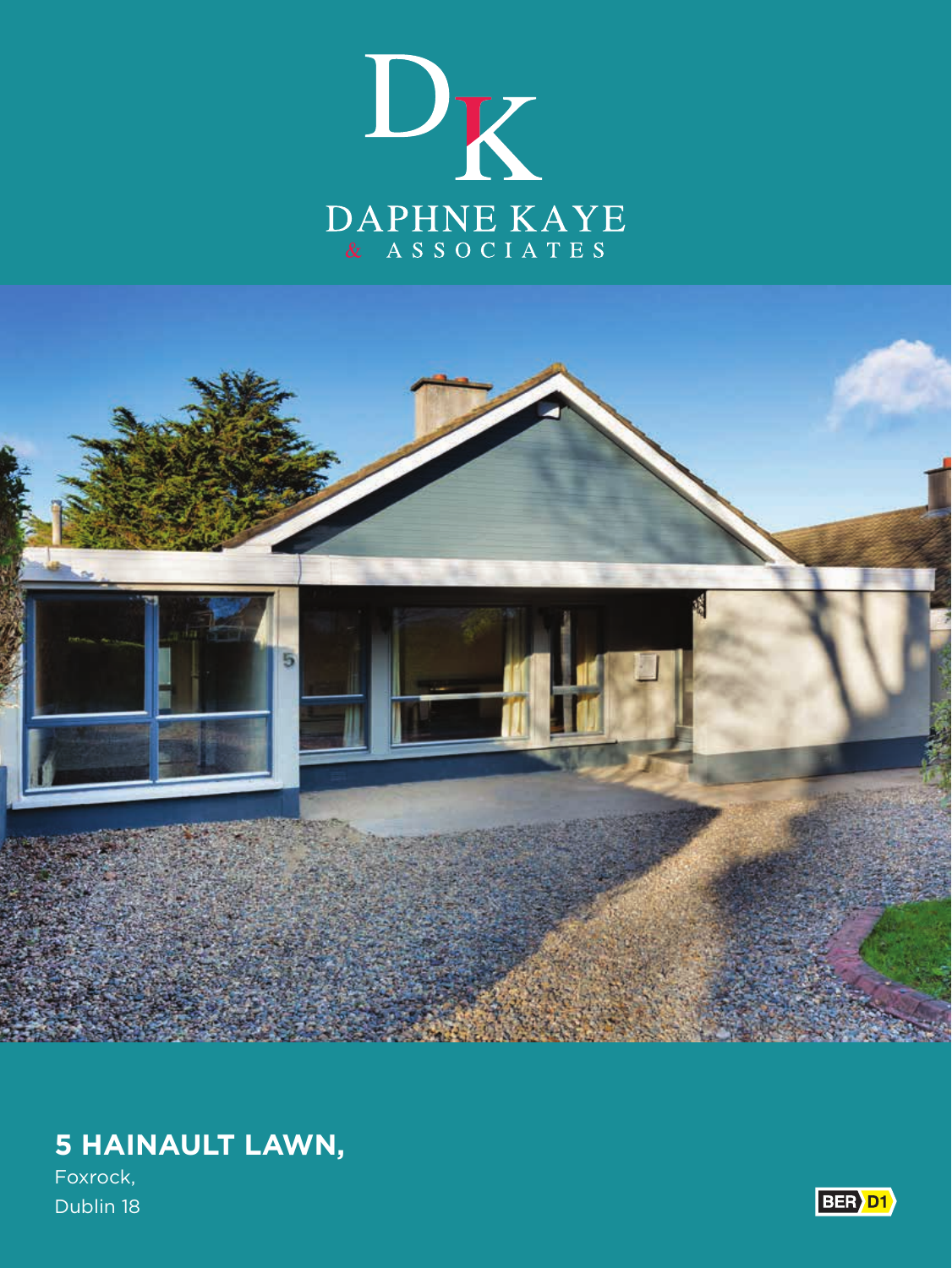# **5 Hainault Lawn, Foxrock, Dublin 18**



**5 Hainault Lawn** is a bright and spacious detached 4 bedroom bungalow comprising generous accommodation of c. 152 sq m (1,635 sq ft). Well maintained and presented in good condition, the property offers immense scope and potential to redesign and extend the accommodation, if so desired. Situated in a prime tree lined Foxrock family location, the gardens extend to over 60 feet and enjoy a sunny westerly orientation in a tranquil setting.

This most convenient location is within easy access of the LUAS, M50, N11 and the local amenities of Foxrock and Cabinteely villages. Excellent schools include St. Brigids Boys and Girls National schools, Hollypark, The French School, Loreto Foxrock and the new Nord Anglia International school.



## **SPECIAL FEATURES**

- Rational double glazed windows
- Delightful setting
- c. 152 sq m (1,635 sq ft) plus Music room of 100 sq ft
- Wonderful sunny westerly orientation
- Timber flooring
- 4 Bedrooms (2 en suite)
- External lighting
- Pebbled driveway
- PVC fascias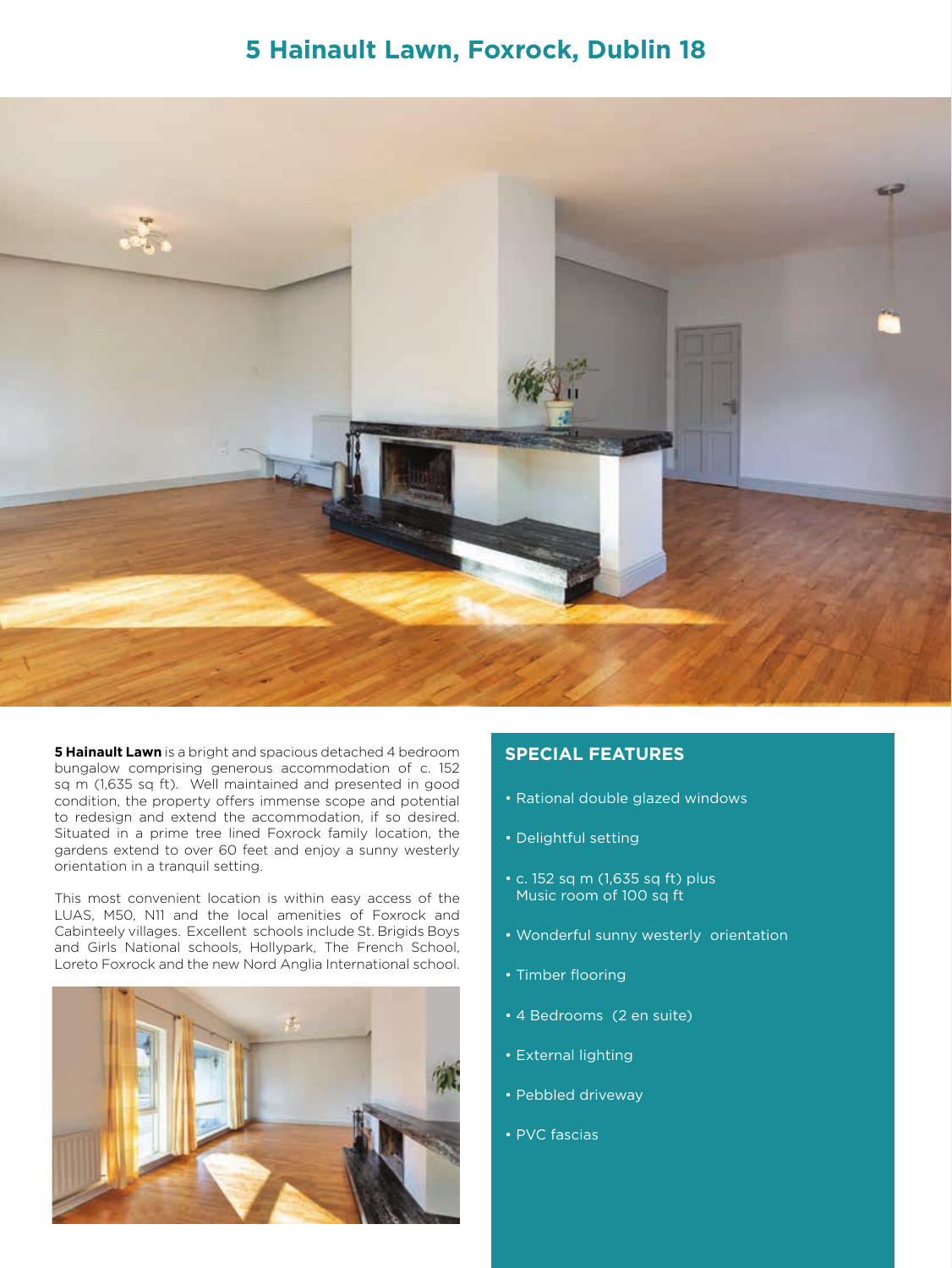





#### **ACCOMMODATION**

**Spacious Entrance Hall:** 2.81m x 1.47m (9'3" x 4'10") with attractive timber floor

#### **Guest Cloakroom:**

White suite incorporating pedestal w.h.b., wall mirror and w.c.

**Lounge:** 7.62m x 3.53m (25'0" x 11'7") with raised marble fireplace with marble hearth and mantle. Timber floor. Superb floor to ceiling picture windows. Opening to:

**Diningroom:** 3.53m x 3.53m (11'7" x 11'7") with storage press and service hatch to:

**Kitchen:** 3.91m x 3.30m (12'10" x 10'10") with attractive range of fitted units and work top areas with tiling surround. Incorporating 5 ring gas hob, stainless steel extractor with splash back, Zanussi oven, Bosch fridge/freezer and stainless steel double sink unit. Marble tiled floor.

**Utility room:** 3.60m x 2.34m (11'10" x 7'8") with fitted units and work top area. High gloss tiled floor. Plumbed for washing machine. Door to gardens.

**Master Bedroom 1:** 3.50m x 3.15m (11'6" x 10'4") with floor to ceiling built-in wardrobes, double fitted wardrobes and bedside lockers.

**Shower room En Suite:** 2.44m x 2.31m (8'0" x 7'7") White suite incorporating power shower, w.h.b. in tiled vanity unit, wall mirror, w.c. and heated towel rail. Partly tiled walls and tiled floor.

**Bedroom 2:** 3.86m x 3.35m (12'8" x 11'0") with spacious fitted floor to ceiling wardobe. Timber floor.



**Shower room En Suite:** 2.56m x 1.47m (8'5" x 4'10") White Triton T90 electric power shower, w.h.b. in vanity unit, mirror door medicine cabinet. Under floor heating. Fully tiled walls and floor.

**Bedroom 3:** 3.25m x 3.26m (10'8" x 10'7") with floor to ceiling built-in wardobes. Timber floor.

**Bedroom 4 / TV room:** 5.05m x 2.21m (16'7" x 7'3")

**Bathroom:** 2.48m x 2.24m (8'0" x 7'3") White suite incorporating bath, Triton T90 power shower, heated towel rail, w.c. and w.h.b. in vanity unit. Wall mirror. Tiled walls and floor.

**Music room / Playroom:** 5.05m x 2.21m (13'2" x 7'10") Not shown in overall measurement. Sound proofed.

#### **OUTSIDE**

To the front there is generous front of house car parking. The side entrance leads to the delightful rear garden extending to over 60 feet set mainly in lawn with a spacious patio area. A particular feature of this tranquil setting is the banked stream meandering at the end of the garden. Enjoying a high degree of privacy, the gardens have an enviable sunny westerly aspect. Timber garden shed.

#### **BER DETAILS**

BER: D1 BER No. 111811279 Energy Performance Indicator: 233.9 kWh/m2/yr